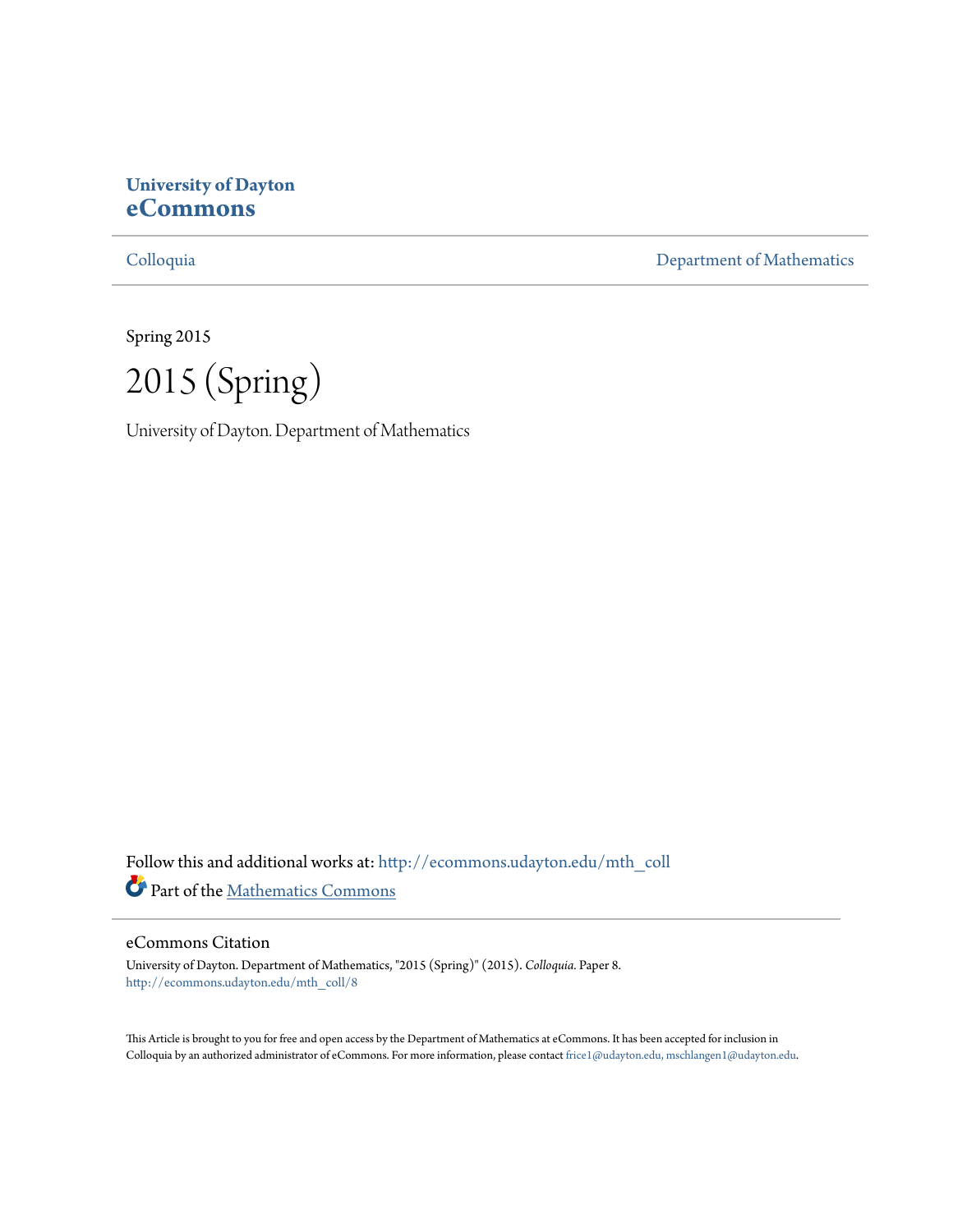## **Abstracts of the Colloquium talks: Spring 2015**

| Date                                   | <b>Speaker and Title</b>                                                                                                                                                    | <b>Time/Location</b> |
|----------------------------------------|-----------------------------------------------------------------------------------------------------------------------------------------------------------------------------|----------------------|
| <b>Monday, Feb</b><br>$\boldsymbol{2}$ | Gabriela Martinez, Cornell University<br><b>Augmented Lagrangian Methods for Solving</b><br>Optimization Problems with Stochastic-Order Constraints                         | 3:00 PM, SC<br>323   |
| Wednesday,<br>Feb 4                    | Mark Tomforde, University of Houston<br>Using results from dynamical systems to classify algebras and<br>C*-algebras                                                        | 3:00 PM, SC<br>323   |
| 5                                      | Thursday, Feb Kevin McGoff, Duke University<br>Statistical inference for dynamical systems                                                                                  | 3:00 PM, SC<br>323   |
| 10                                     | Tuesday, Feb   Alan Veliz-Cuba, University of Houston<br>Practical and theoretical aspects of modeling gene networks                                                        | 3:00 PM, SC<br>323   |
| Thursday, Feb<br>19                    | Alaa Almansour, University of Dayton<br>Boundary Value Problems at Resonance for Ordinary<br><b>Differential Equations</b>                                                  | 3:00 PM, SC<br>323   |
| 26                                     | Thursday, Feb May Mei, Denison University<br>Modeling Quasicrystals with Dynamical Systems                                                                                  | 3:00 PM, SC<br>323   |
| Thursday,<br>Mar 19                    | Carl Mummert, Marshall University<br>What is "reverse" mathematics?                                                                                                         | 3:00 PM, SC<br>323   |
| Tuesday,<br><b>Mar 24</b>              | Patrick Chadowski, University of Dayton<br>Existence and Uniqueness of Solutions in Nonlinear<br><b>Differential Equations</b>                                              | 3:00 PM, SC<br>323   |
| Thursday,<br>Mar 26                    | Zak Mesyan, University of Colorado Colorado Springs<br>Infinite-Dimensional Diagonalization                                                                                 | 3:00 PM, SC<br>323   |
| Thursday, Apr<br>9                     | Peixian Han, University of Dayton<br>Valuation of a Passport Option                                                                                                         | 3:00 PM, SC<br>323   |
| Thursday, Apr<br>16                    | Fatimah Alahmadi and Shruq Alharbi, University of Dayton<br>Boundedness of Solutions in Volterra integro differential<br><b>Systems</b>                                     | 3:00 PM, SC<br>323   |
| Thursday, Apr<br>16                    | Abeer Algethami and Huachun Yu, University of Dayton<br>Exponential Stability And Instability In Nonlinear Volterra<br>Integro-differential Equations With Functional Delay | 3:30 PM, SC<br>323   |
| <b>Tuesday, Apr</b><br>21              | Lawrence Kondowe, University of Dayton<br>Estimating Value-at-Risk and Expected Shortfall with Extreme<br>Value Theory                                                      | 3:00 PM, SC<br>323   |
| 21                                     | Tuesday, Apr Martin Morris, University of Dayton<br><b>Case Studies on Market Explosion</b>                                                                                 | 3:30 PM, SC<br>323   |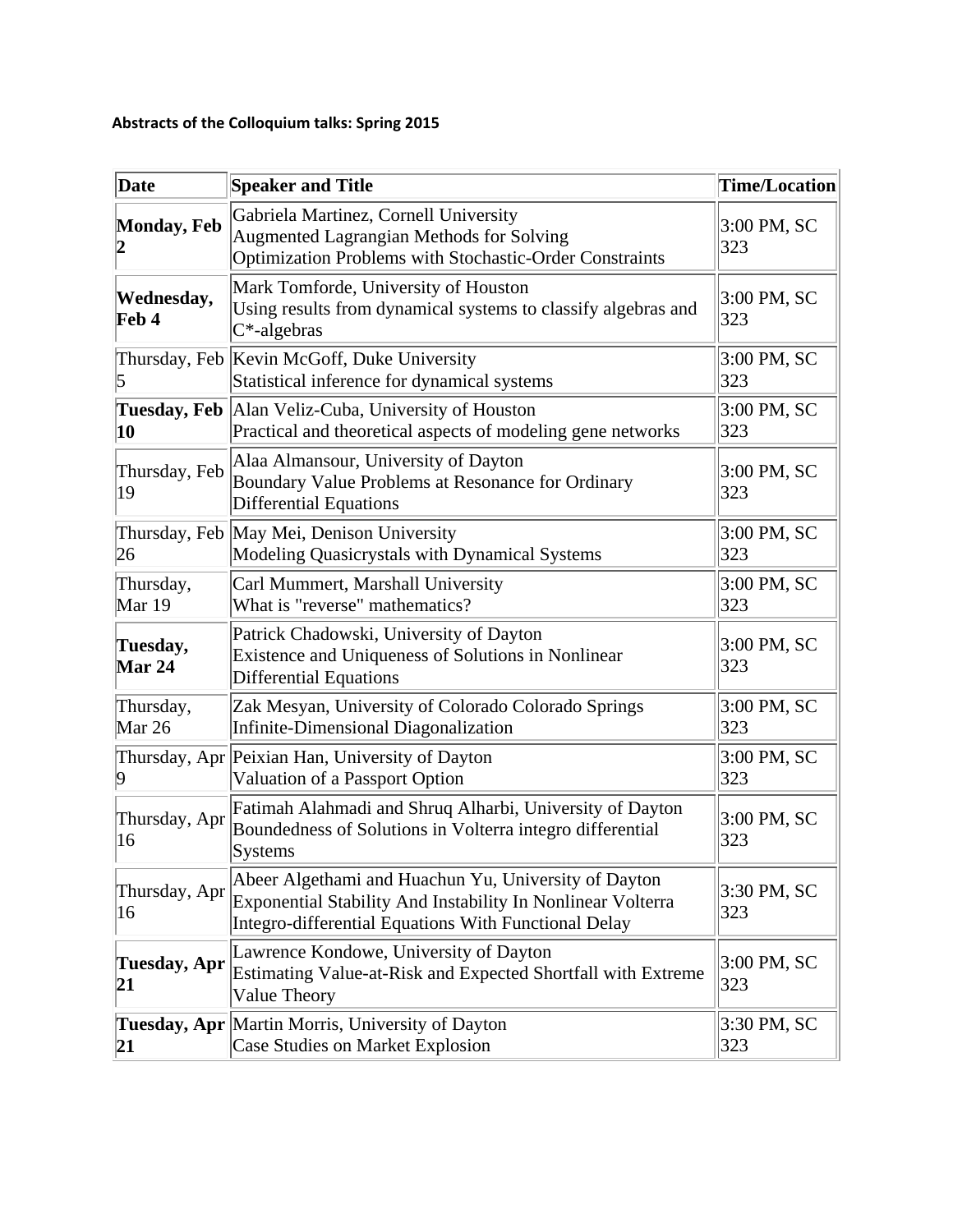|    | Thursday, Apr Tianhui Zhang, University of Dayton<br>Comparison of Optimal Consumption-Investment Models using $\begin{bmatrix} 3:00 \ 3:23 \end{bmatrix}$<br>Monte-Carlo Simulation | $\parallel$ 3:00 PM, SC         |
|----|--------------------------------------------------------------------------------------------------------------------------------------------------------------------------------------|---------------------------------|
| 23 | Thursday, Apr Yidan Shi, University of Dayton<br>Valuation of a Stock Loan                                                                                                           | $\parallel$ 3:30 PM, SC<br> 323 |

## **Augmented Lagrangian Methods for Solving Optimization Problems with Stochastic‐Order Constraint** Gabriela Martinez

**Abstract**: We investigate risk‐averse stochastic optimization problems where riskaverse preferences are modeled with a stochastic order constraint. We propose augmented Lagrangian methods for the numerical solution of problems with multivariate and univariate stochastic order relations. The methods constructs finite‐dimensional approximations of the optimization problem whose solutions converge to the solution of the original problem. In case of univariate order, we define augmented Lagrangian functions based on different formulations of the stochastic‐order constraint. The performance of the methods is compared to other numerical algorithms, and shows the advantage of the augmented Lagrangian framework.

## **Using results from dynamical systems to classify algebras and C\*‐algebras**

#### Mark Tomforde

**Abstract**: In the subject of symbolic dynamics, the shift spaces of finite type arise as edge shifts of finite directed graphs. The classification of these shift spaces was used in the 1980's to classify certain C\*‐ algebras constructed from directed graphs, known as Cuntz‐Krieger C\*‐algebras, and moreover, the dynamical systems methods were key ingredients in the proofs. More recently, similar techniques have been used to classify certain algebras constructed from directed graphs, which are known as Leavitt path algebras. In this talk I will give an overview of the dynamical systems results, describe how they have led to methods for classifying C\*-algebras and algebras, and discuss the current status of these classification programs and existing open problems.

## **Statistical inference for dynamical systems**

#### Kevin McGoff

**Abstract**: Dynamical systems arise frequently as mathematical models of physical and biological systems that evolve over time. In this talk, I will discuss several questions regarding the theory and practice of performing statistical inference from time‐series observations of dynamical systems. In particular, I will focus on the question of system inference; that is, how should one estimate the structure or parameters of a model using timeseries data? Recent theoretical results show that under suitable hypotheses maximum likelihood estimation (MLE) yields consistent estimates of the model as the number of observations tends to infinity. However, in some applied settings, MLE may be computationally intractable. In the specific setting of inference of gene regulatory networks from time‐series gene expression data, I will discuss a recently developed estimation method that is computationally tractable. This talk is based on two projects: one is joint work with S. Mukherjee, A. Nobel, and N. Pillai, and the other is joint with X. Guo, A. Deckard, A. Leman, C. Kelliher, S. Haase, and J. Harer.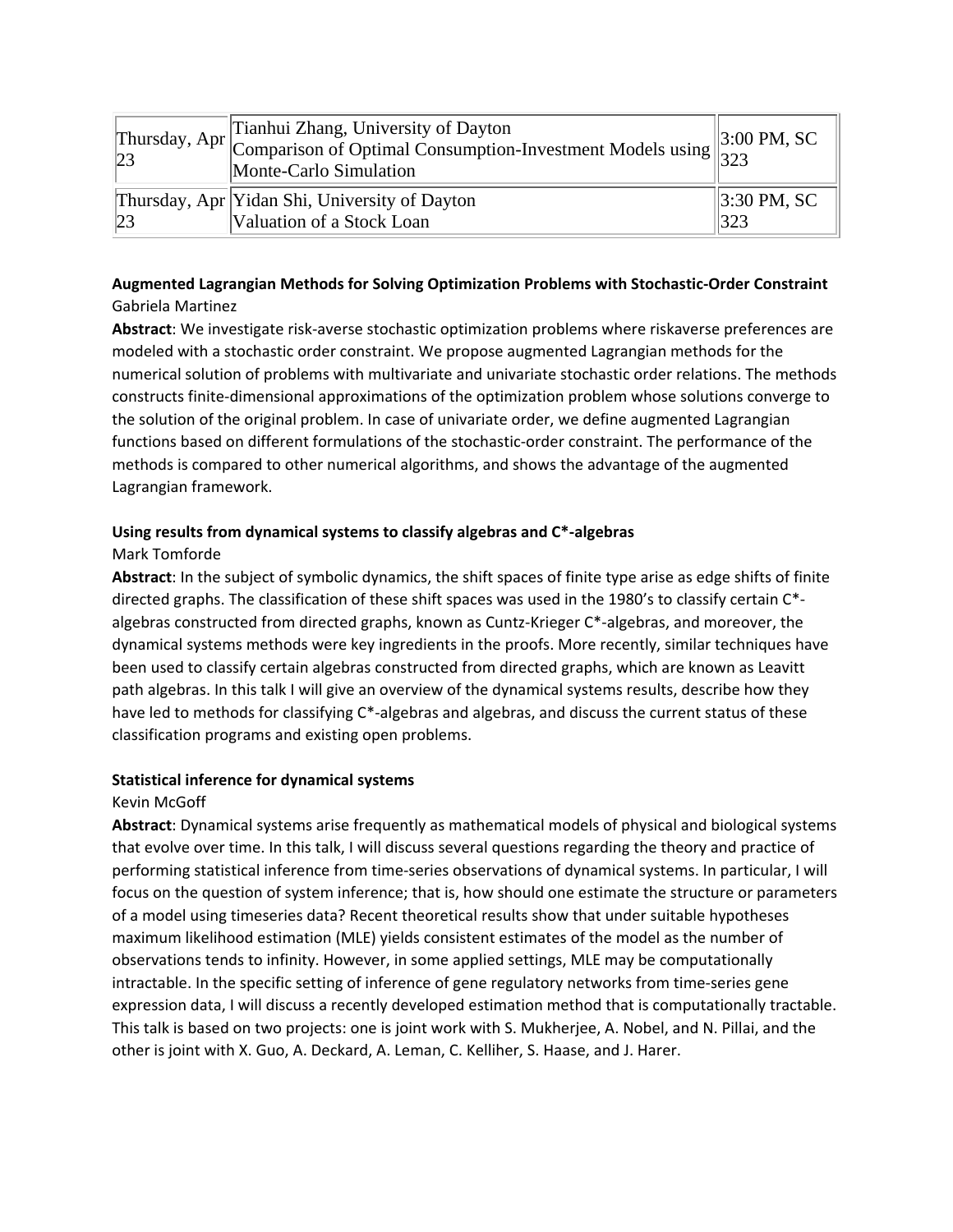#### **Practical and theoretical aspects of modeling gene networks**

## Alan Veliz‐Cuba

**Abstract**: Models of gene networks typically focus on the average dynamics of a population or single cell behavior. However, in cases where a gene network is inside a cell that grows and divides, such approaches cannot capture the rich dynamical properties that a population has. In this talk I will present a novel framework to model gene networks that captures the dynamics of populations of cells. In the second part of the talk I will present a theoretical approach to solve the network inference problem. This problem consists in inferring the structure of a gene network from time series. Our results guarantee that given enough data, the structure of a gene network can be recovered with zero errors.

# **Boundary Value Problems at Resonance for Ordinary Differential Equations**

### Alaa Almansour

**Abstract**: We consider boundary value problems at resonance for ordinary differential equations. We invert the problem on an appropriate proper subspace of a Banach space and construct fixed point operators. We apply the contraction mapping principle and the Schauder fixed point theorem to several families of boundary value problems at resonance.

## **Modeling Quasicrystals with Dynamical Systems**

#### May Mei

**Abstract**: The Nobel Prize‐winning discovery of quasicrystals has spurred much work in aperiodic sequences and tilings. In this talk, we will discuss Cantor sets that appear as spectra of discrete Schrodinger operators with potentials given by primitive invertible substitution sequences, an example of a one‐dimensional model for quasicrystals. These operators are moderated by a real parameter lambda and we will study the Hausdorff dimension of the spectrum as a function of lambda. We also present preliminary numerical data on the spectrum of the discrete Laplacian on the Penrose tiling and octagonal tiling.

#### **What is "reverse" mathematics?**

## Carl Mummert

**Abstract**: Reverse Mathematics is a program in mathematical logic that studies the axioms used to prove well-known theorems of mathematics. The program, now entering its 4th decade, initially focused on the undergraduate core theorems of analysis and algebra such as the Heine‐Borel theorem. It has flourished in the past decade as the scope broadened to include combinatorics and topology. I will explain the core ideas of the program and some of its history. Along the way, we will look at examples of Reverse Mathematics results in graph theory and topology.

## **Existence and Uniqueness of Solutions in Nonlinear Differential Equations**

#### Patrick Chadowsk

**Abstract**: The existence and uniqueness solutions of the following initial value problem (I.V.P.)

 $x'(t) + a x(t) = f(t, x(t)) + r(t), x(0) = x_0, t \ge 0,$ 

is studied in this paper. First, this I.V.P. is inverted to an equivalent integral equation. The existence of solutions is then obtained from the equivalent integral equation. Banach Space, Schauder's fixed point theorem, Gronwall's Inequality and the contraction mapping principle are used in the analysis. Under certain conditions in  $f$ , Schauder's Fixed Point Theorem is used to obtain the existence of at least one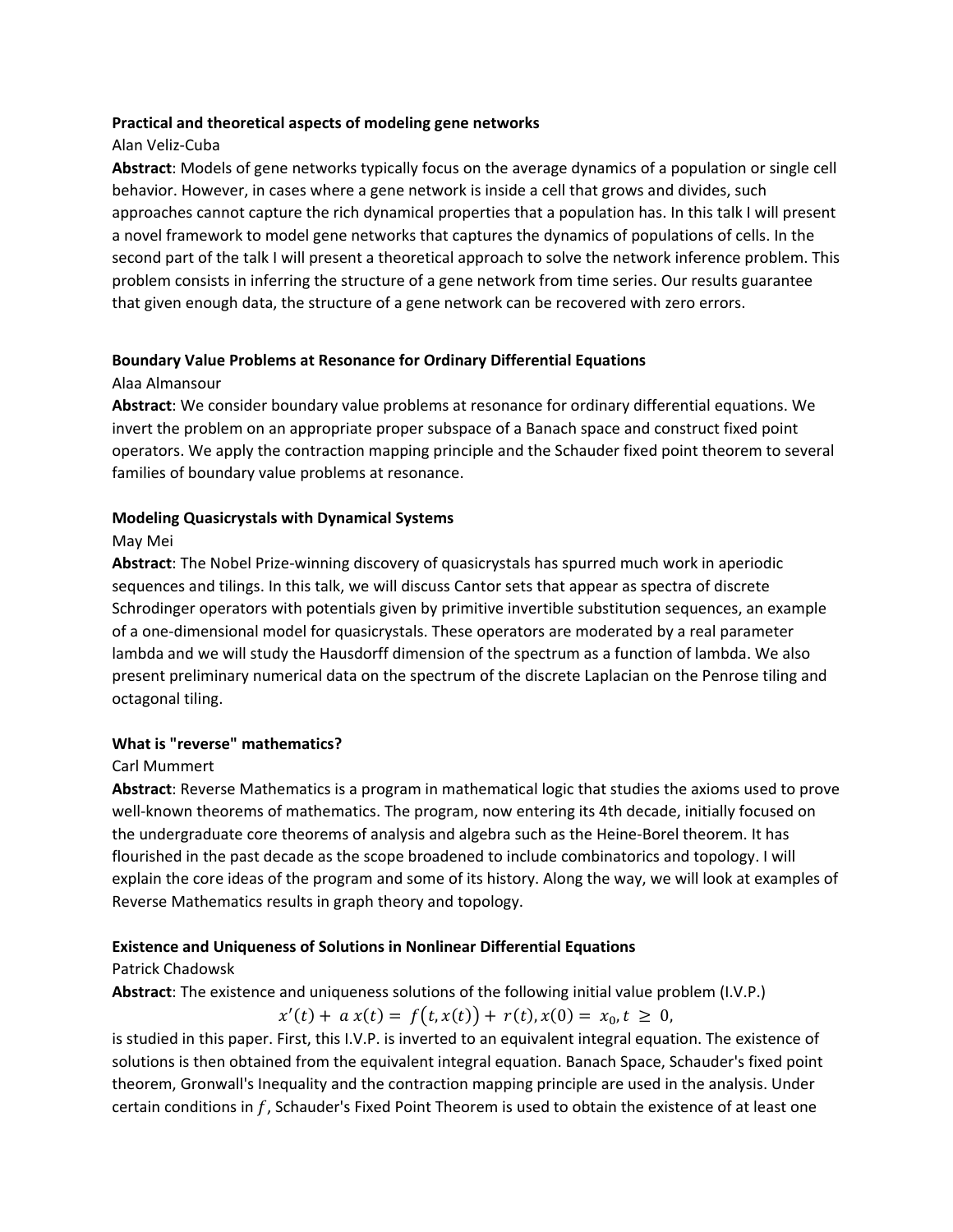solution of this I.V.P. on  $[0, \infty)$ . Then, employing Gronwall's Inequality, it is shown that if f is globally Lipschitz, then the I.V.P. has indeed a unique solution on  $[0, \infty)$ . Finally, the existence of a unique solution of this I.V.P. is obtained by employing the Contraction Mapping Principle, however; a restrictive condition is shown to be required in this method. This restriction will not be required in the method that involves Schauder's Fixed Point Theorem and Gronwall's Inequality.

#### **Infinite‐Dimensional Diagonalization**

## Zak Mesyan

**Abstract**: Classical linear algebra shows how to determine when a matrix is diagonalizable, and when sets of matrices are simultaneously diagonalizable. I will discuss generalizations of these results to linear transformations of infinitedimensional vectors spaces.

## **Valuation of a Passport Option**

## Peixian Han

**Abstract**: In this paper we examine the problem of valuing a derivative known as the passport option. It is a special case of zero strike European call option, in which the option buyer has some control through a trading strategy. And the value of it is a function of the holder's strategy. We not only provide a BlackScholes type model which is a continuous time valuation model and use transform methods to produce a solution to the corresponding partial differential equations, but also focus on a discrete Binomial Tree model. We show that the solution of the discrete model converges to the solution of continuous model as the step size approaches to zero.

## **Boundedness of Solutions in Volterra integro differential Systems**

Fatimah Alahmadi, Shuruq Alharbi

**Abstract:** We use Lyapunov functionals combined with the Laplace transform and obtain boundedness results regarding the solutions of the nonlinear Volterra integro differential equiations

$$
y'(t) = A(t)y(t) + f(y) + \int_0^t C(t,s)h(y(s))ds + p(t).
$$

In addition we use Lyapunov functional to obtain asymptotic stability regarding the zero solution when  $p(t)$  is identically zero.

## **Exponential Stability And Instability In Nonlinear Volterra Integro‐differential Equations With Functional Delay**

## Abeer Algethami, Yu Huachun

**Abstract**: We use Lyapunov functionals to obtain sufficient conditions that guarantee exponential stability of the zero solution of the Volterra integro-differential equation with functional delay

$$
x'(t) = -\int_{t-r(t)}^{t} a(t,s)g(x(s))ds
$$

Where the functions  $a(t, s)$  and  $g(x)$  are continuous on their respective domains and  $0 < r(t) < r_0 =$ 1/2. In addition, we will arrive at some conditions that characterize the instability of the zero solution.

#### **Estimating Value‐at‐Risk and Expected Shortfall with Extreme Value Theory**

Lawrence M Kondowe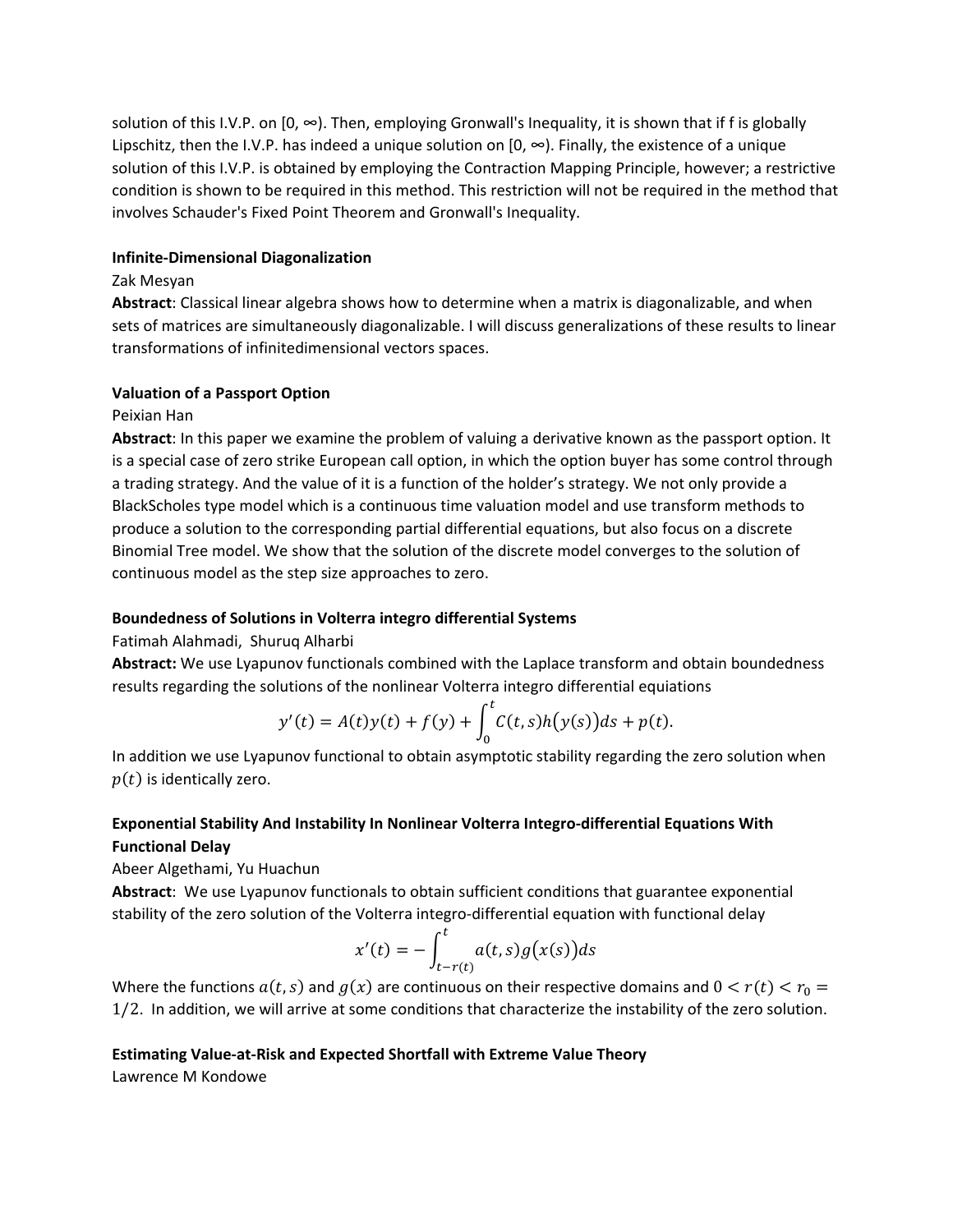**Abstract** We assess the performance of two quantitative measures of risk: Valueat‐Risk (VaR) and expected shortfall (ES). We apply the generalized Pareto distribution (GPD), a type of extreme value theory (EVT), to estimate the two measures of risk. Financial asset returns tend to follow fat‐tailed distribution. The assumption of normal returns in estimating risk does not present a reliable risk measure, especially for assets returns that exhibit fat- or heavy-tailed behavior. The EVT deals with the distribution of the observations in the tail‐end of a return distribution.

#### **Case Studies on Market Explosion**

#### Martin Morris

**Abstract**: Market sentiment is the herding effect of investors towards or away from a particular asset used by a feeling, an intuition, price movements, and imperfect information which naturally occurs within the market. When investors try to gain a "free lunch" or arbitrage they are attempting to exploit market sentiment. Finding arbitrage opportunities in the market is a difficult task because if abnormalities occur within the market, the market corrects itself and within moments and the opportunity to exploit price inconsistencies disappears. One method of discovering exploitative opportunities in the stock market is through the use of technical analysis. Technical analysis is the study of past market data to assist in the development of an indicator to help predict price movements and there by develop trading strategies. This research will use one of the dual moving average crossover indicators outlined by William A. Brock, Josef Lakonishok, and Blake LeBaron in their 1992 paper Simple Technical Trading Rules and the Stochastic Properties of Stock Returns to attempt to find opportunities for positive returns in different market segments. The research diverges from Brock, Lakonishok, and LeBaron's original work by applying the strategy to portfolios of assets instead of indexes or market averages, this allows for identification of the presence of weak for efficacy in different market segments. Another method of finding arbitrage opportunities is the use of put call parity applied to options. The put call parity procedure for finding arbitrage profit that will be used is to derive implied stock by structuring a call and put option on the same underlying with identical exercise prices. To measure the performance of the strategy and if an arbitrage profit is possible the Sharpe Ratio and average returns will be examined. The implication of the results of each part of this research is to see which market is more efficient, the options market or the stock market. The most efficient market provides the best information on the actual value of an asset.

## **Comparison of Optimal Consumption Investment Models using Monte‐Carlo Simulation** Tianhui Zhang

**Abstract**: In this paper, I study three optimal consumption‐investment models which are Merton's portfolio problem, optimal consumption and investment model with habit formation and the Merton problem with a drawdown constraint on consumption. In general, an investor must choose how much to consume and must allocate his wealth between risky assets (usually stocks) and riskfree assets to maximize expected utility depending on consumption. I use Monte‐Carlo Simulation to compare these models, afterwards, I apply real data sets to verify whether the models work as expected. According to the analysis of the plots, the Merton's portfolio problem has a fixed investing fraction and the least stable consumption; the model with habit formation has the most stable but relatively small consumption; and the Merton's problem with drawdown constraint on consumption is the case between the other two models. Other factors like transaction costs have not been taken into account and are left as future study.